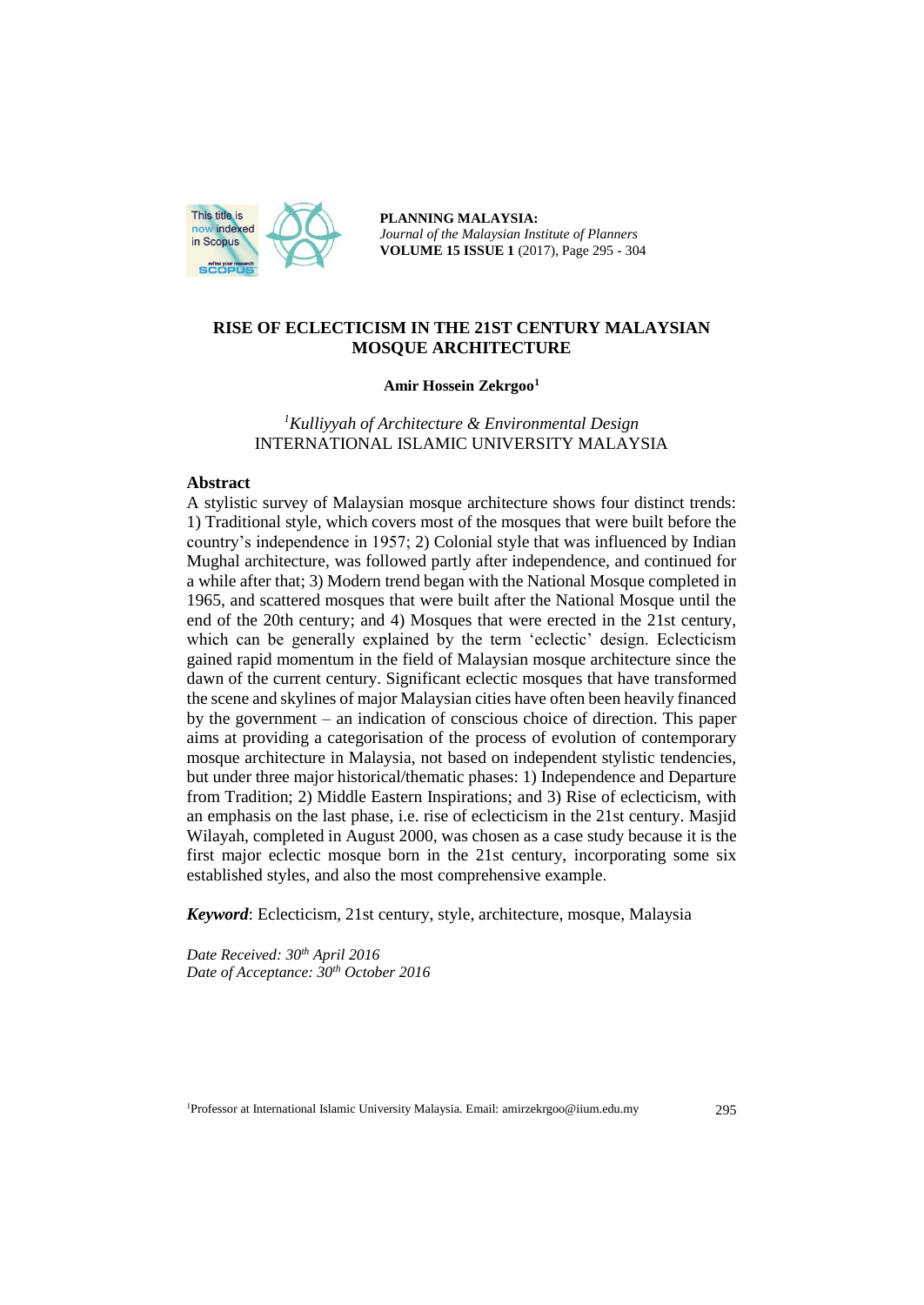#### **INTRODUCTION**

The evolution of Malaysian mosque architecture, from its traditional timber prototypes that related and connected it to the large family of Southeast Asian vernacular architecture, to the unique and independent styles that emerged after independence, all the way to the colourful eclectic developments in the 21st century, exhibits a rapid transformation of political thought, aesthetic values and socio-economic identity. Adjustment to this change has not been easy, as it brought about challenges at various levels – personal, cultural and national. But it paved the way for problem-solving and creativity at a higher level. The ongoing change expanded the views in the realm of architecture and environmental design, and led to opportunities for new developments. At the same time, it disturbed the tempo of life and introduced a lifestyle that is more exciting and less peaceful. The evolution of architecture in any society is a byproduct of the evolution of mindset, social norms and aesthetic values of the said society. On the other hand, the appearance of new buildings changes a city-scape and, in a timespan, imposes a new mindset, norms and values on the citizens. Eclecticism, which involves borrowing forms and styles rooted in another culture, and using them in a single monument/complex is an embodiment of this challenge.

## **PHASE 1: INDEPENDENCE AND DEPARTURE FROM TRADITION**

Modernism, which was initially formed and developed in mid-19th century Europe and America as a movement in art and literature, was soon spread to other aspects of life and to non-Western societies, not only as an artistic form of expression, but as a world view that favoured new over tradition. Modernism is characterized by a deliberate rejection of tradition. Malaysian mosque architecture before its independence in 1957 can be explained as having certain style(s) of traditional timber architecture built from heavy hardwood species called *cengal* (Balanocarpus heimii), constructed in post and beam system with no metal fasteners to join the timber members (Ismail Said, 2001). Kampung Laut Mosque, located in Kota Baru, Kelantan is the oldest existing example of traditional Malay Mosque architecture. It is in many respects similar to Malay house architecture (Figure 1).

Traditional Malaysian mosque architecture is part of a family of vernacular tradition in Southeast Asia that includes Indonesian archipelago, Malay Peninsula, Thailand and the Philippines. "*What has so far been emphasized in recorded history are the pyramid or meru type of timber roof which are either placed on stilts or which cover masonry colonnaded wall with tiled floor*" (Mohamad Tajuddin Mohamad Rasdi, 2012)." Meru is a sacred mythical mountain in Indian religious traditions (Hinduism, Buddhism and Jainism) and considered as the central axis of the universe, both physical and metaphysical. As most of the population of Southeast Asian countries were followers of Hinduism and Buddhism before converting to Islam, the term survived mainly due to its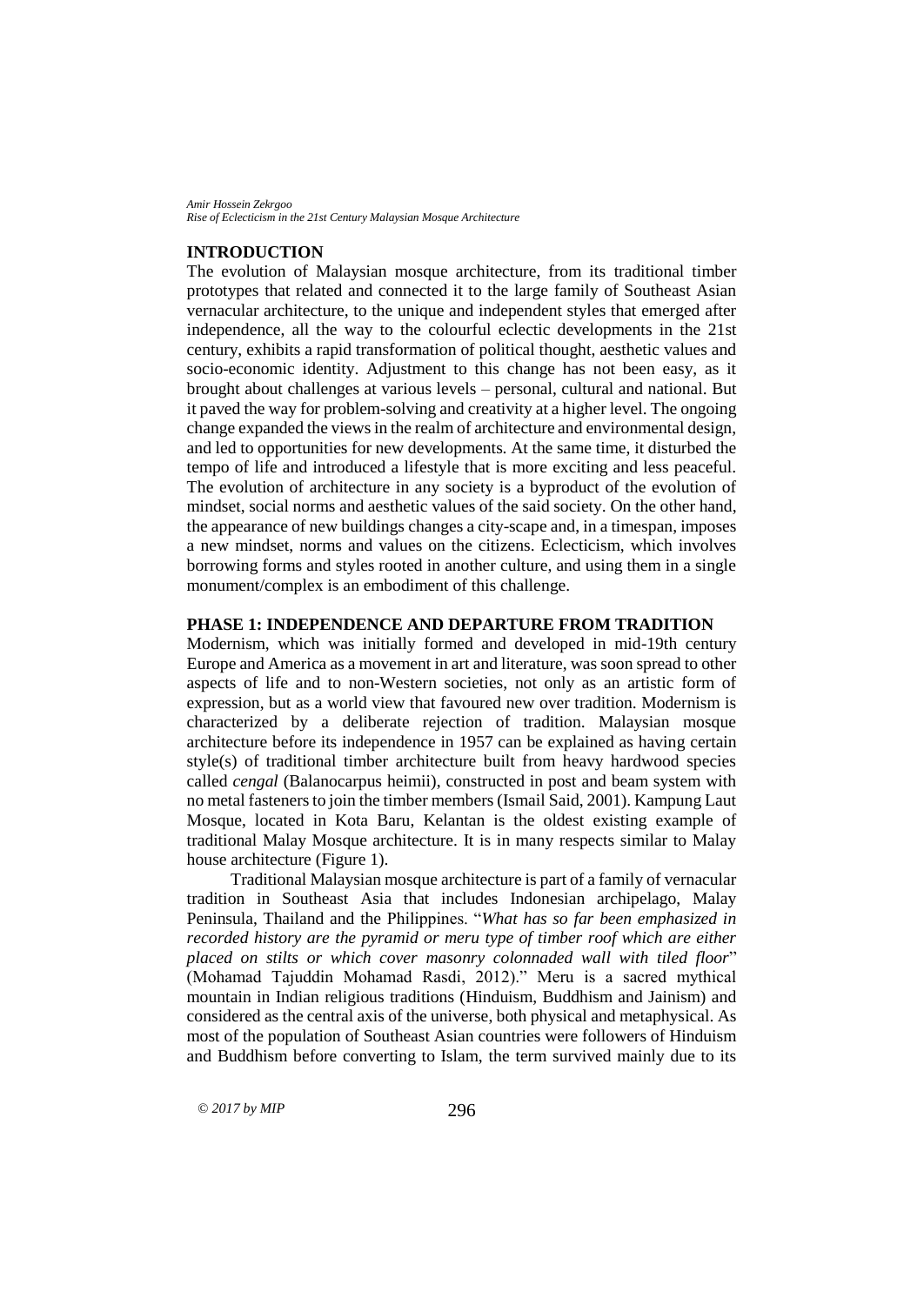cosmological connotations that associate it with the concept of the place of worship – on the confluence of heaven and earth.



**Figure 1** A Scaled Model of Kampung Laut Mosque

After Independence, the first outstanding monument that stressed on the country's independence as a nation on the one hand, and on its Islamic inclination on the other, was the National Mosque or *Masjid Negara*. Unlike the typical traditional Malay mosques, which were closely associated in their general characters with Malay house architecture and conversed in the same visual language of its surroundings, the National Mosque communicated a different message using a different tone.

This monument, built from concrete, made a statement that projected country's new mindset and preferred future direction – not to continue with the old traditions, but a deliberate departure from them. Although the National Mosque's semi-open umbrella-shaped roof may have some formal resemblance to Malay traditional mosques, it projects a different spirit; it loudly resonates a political slogan of nationalism adorned with religious embellishments in monumental scale. A similar building with a white roof, known as 'Hero's Mausoleum' (*Makam Pahlawan*), was erected within the National Mosque's compound. It further echoed the political/national spirit. *Makam Pahlawan*, completed in 1965, is the burial ground of a number of Malaysian leaders (Figure 2).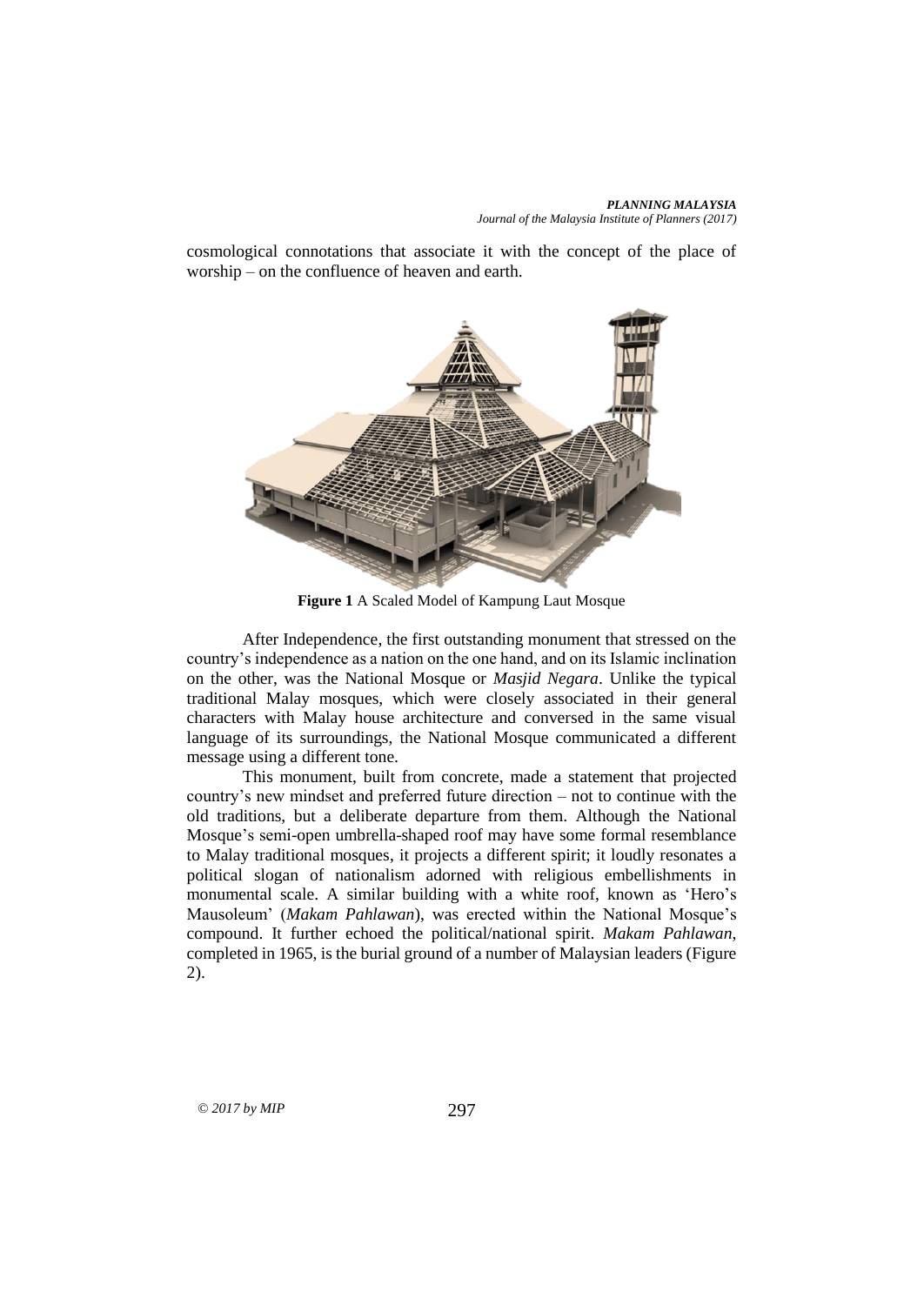*Amir Hossein Zekrgoo Rise of Eclecticism in the 21st Century Malaysian Mosque Architecture*



**Figure 2** National Mosque or Masjid Negara, completed in 1965 is the larger structure with patterned roof on the right while the smaller building with similar roof structure on the left is the Hero's Mausoleum (Makam Pahlawan).

# **PHASE 2: MIDDLE EASTERN INSPIRATIONS**

The concept of umbrella-shaped roof for mosques stayed fashionable for a short while, but by 1980's the idea "…*declined rapidly in popularity amongst the architects, as onion-shaped dome regained its earlier prominence*" (Abdul Halim Nasir, 2004). The prominence of onion-shaped domes in Malaysia's history in the past few centuries, however, was not necessarily connected to Islam or any religion for that matter, as it was also used extensively in the secular colonial buildings by western non-Muslim rulers. No wonder then that the earliest recorded mosque in Malaysia with onion-shaped dome, Ubudiah Mosque in Perak (built in 1913-1917), was designed by a British architect Arthur Benison Hubback (1871-1948). An overview of the architectural elements reveals a strong inspiration from the Mughal architecture of India.

The trend of mosque architecture in post-independence Malaysia, however, unveils a drastic change of inclination. Some scholars have put an effort to provide a timeline for the dominance of architectural styles that emerged after 1957 until the end of the 20th century and vaguely called it modern (A. Ghafar Ahmad, 1999). While buildings are called colonial simply for having onionshaped domes, it seems an over simplified or even misleading to include wellestablished architectural styles such as those from Mughal India, Safavid Iran and Ottoman Turkey that mark the majority of mosques erected during the period with the term 'Modern.'

Malaysia, after her independence, gradually exercised an open-door policy that had significant impact on the country's economy and culture, and as a result, a wide range of styles – originating from the Subcontinent to the Middle East, and even North Africa and Spain – appeared on the plain of mosque architecture. Among them, mosques inspired by Turkey and Iran designs gained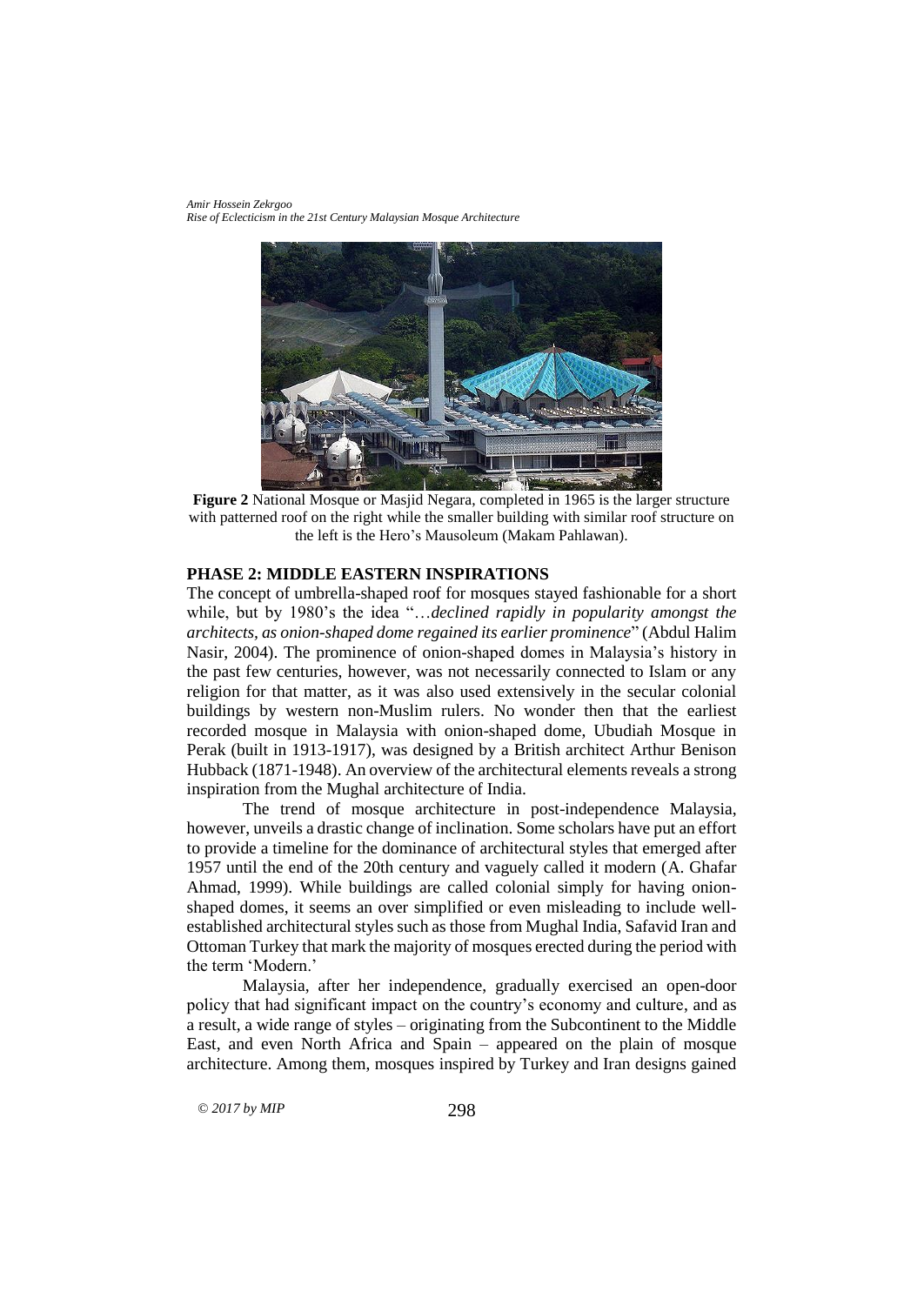*PLANNING MALAYSIA Journal of the Malaysia Institute of Planners (2017)*

more popularity, especially with the major state funded mosques. An outstanding example is the Blue Mosque or Shah Alam Mosque, the largest mosque in Malaysia that was completed in 1988. This mosque which is also known by the name of its founder as Sultan Salahuddin Abdul Aziz Mosque, has been reported by the Malaysian Ministry of Tourism in 2011 to be Malaysia's largest mosque and the second largest in Southeast Asia. First glance at the pictures of the mosque one could easily imagine that its location is somewhere in Iran or Turkey. The form of the dome as well as the glazed blue tiles that entirely cover it, and coloured windows seem Persian. While the overall plan with the four tall minarets shows Ottoman influence (Figure 3). From the outer appearance of the Blue Mosque, no Malay element is noticeable; although the inner skin of the dome is covered with wooden panels that reflect Malay traditional architecture.



**Figure 3** Blue Mosque Shah Alam, Selangor, Malaysia

## **PHASE 3: RISE OF ECLECTICISM**

As stated earlier, the trend of adopting foreign styles of mosque architecture on Malaysian soil picked up during the last two decades of the 20th century. During this period architects experimented with various forms, styles, colours and material, and as a result, a large number of small and medium size mosques of a very wide spectrum of styles and designs were erected. The fast process of mosque construction changed the landscape of Malaysia significantly. Most of the newly built mosques were clearly influenced by certain well-established styles or even a certain well-known mosque; a Qubbat al-Sakhra Mosque in Jerusalem, for instance, has often been imitated. Though most scholars have stuck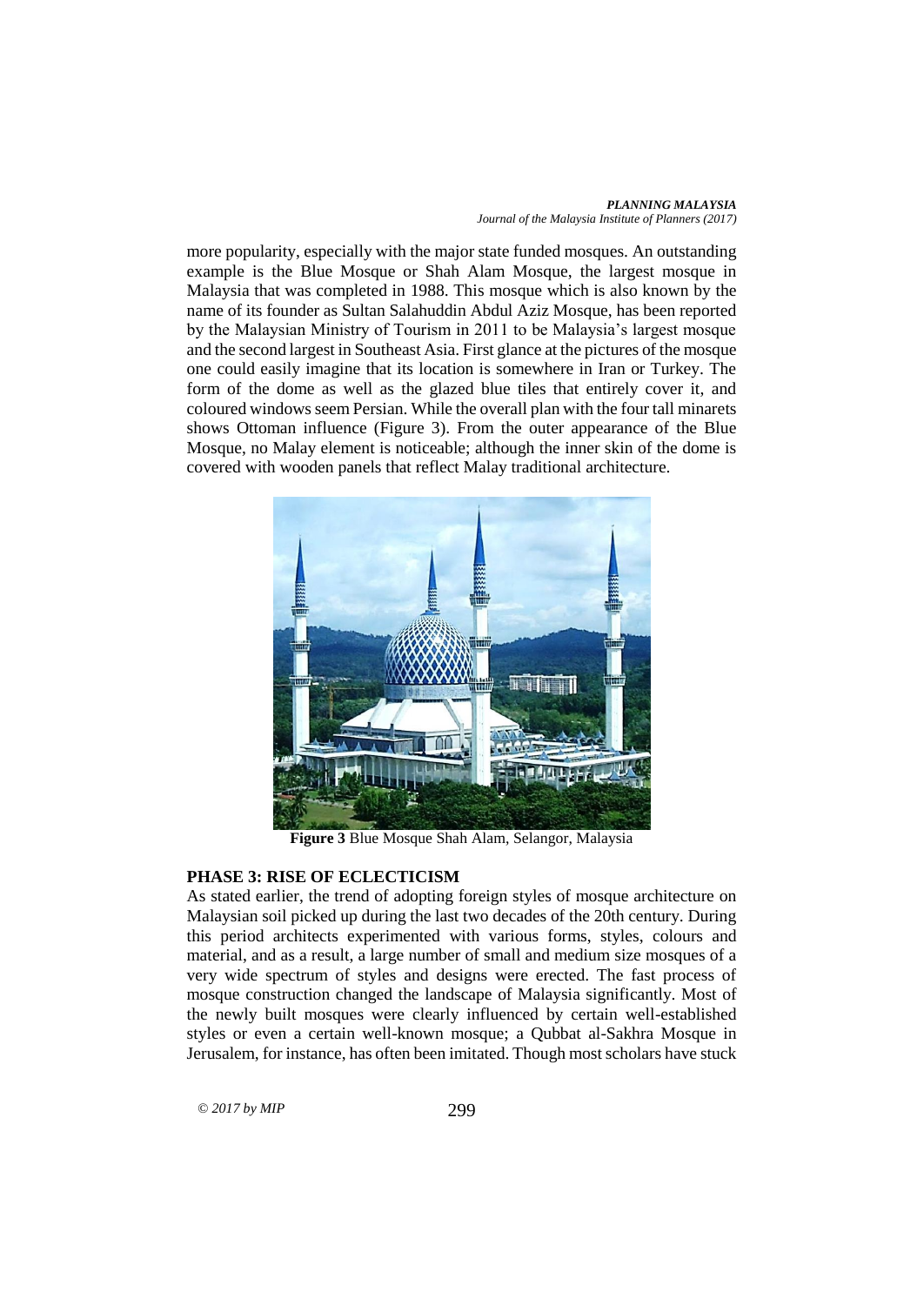to the general categorization of 'traditional, colonial and modern,' Mohamad Tajuddin Mohamad Rosdi (2012) steps a little further and uses terms that are more specific. He divides Malaysian mosque architecture historically into three periods: "the Early Vernacular, the Colonial Adaptation and Modern – Post Modern.

From the dawn of the 21st century, however, combining various architectural styles in a single mosque became more of a conscious trend. Funding bodies, which in most cases were government institutions, encouraged incorporating foreign styles into mosque design. This was in line with promoting tourism under the open door policy. Architects were given free hand to come up with creative ideas, and financial support was there to implement them. A systematic amalgamation of styles began to sprout, which in the process gave birth to a rather new trend in Malaysian mosque architecture that may be designated as "Eclectic Style" (Amir H. Zekrgoo, 2014).

Eclectic architecture is a product of amalgamation of elements from various structural, spatial and decorative forms that carry features representing specific and distinct cultures in a single structure (Turner, 1996). Although in an overall assessment formal similarities were observed between Post Modernism and Eclecticism, while studying it in Malaysian mosque architecture context one realizes a fundamental difference. Post Modernism in architecture was a reaction to Modern Functionalism in western architecture, which was perceived a failure. This was partly because Modern architecture had undermined ornamentation at the cost of function, and Post Modernism was there to revive the aesthetic aspect of mosques.

Malaysian Eclecticism, on the other hand, had a total different background. Modernism, in the technical/stylistic sense, never actually found manifestation in Malaysian mosques; moreover, mosques were never deprived of their ornamentation. In other words, architects of the 21st century Malaysia experimented with formal and structural elements of existing styles in the Muslim world in search of new compositions while their efforts were not in any way a reaction or objection to the existing conditions.

From among a number of major eclectic mosques that the author has surveyed, Masjid Wilayah, the grand regional mosque of Kuala Lumpur, seems a distinct example.

Completed in August 2000 Masjid Wilayah is the first major eclectic mosque born in the 21st century. While discussing the subject of eclecticism in Islamic architecture, the author had a tradition of taking his students to this mosque every semester for over a decade. In its construction, refined features borrowed from renowned traditional styles are blended with sophisticated modern technology. Studying the structure as well as its decorative components one can trace the presence of features from the Sultan Ahmed Mosque of Istanbul (Turkey), Shah Mosque in the Naqsh-e Jahan Square of Isfahan (Iran), the Taj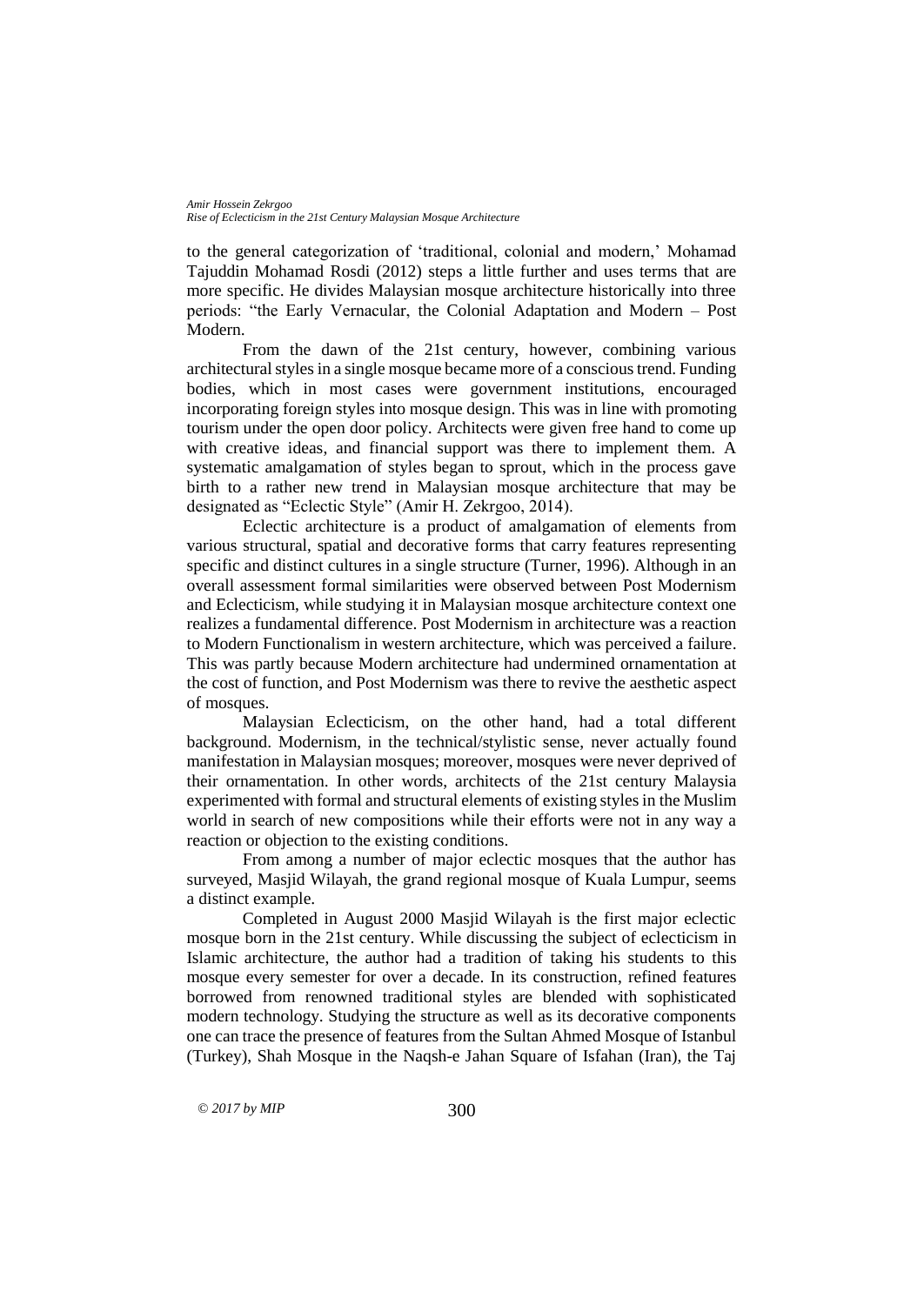Mahal of Agra (India), and Egyptian and Moroccan features, alongside native traditional elements (Figure 4).



**Figure 4** Masjid Wilayah, KL, Malaysia

# **FINDINGS AND DISCUSSION**

*DOMES:* The mosque's 33 domes were arranged in a typical Ottoman style – a central main dome surrounded and supported by half-domes and smaller domes. From afar the mosque brings to mind the Sultan Ahmet Mosque of Istanbul (1609-1616), but the colourful skin of the dome with turquoise blue tiles in the background adorned with floral motifs in white and yellow with black contours are inspired by the Shah/Imam Mosque of Isfahan (1611-1629).

*MINARETS***:** Wilayah Mosque's two 96 meter minarets follow a mix of Egyptian and Ottoman styles. The minarets are divided into 5 segments that reflect the Turkish example, whereas the whole style of minarets is Egyptian. Egyptian minarets are based on a square plans, and are constructed on different levels and parts (usually three). The minarets of the Wilayah Mosque are four-sided at their foundation and at their highest level they become eight-sided. They resemble the minarets of Abu al-Abbas al-Mursi Mosque (1775) in Alexandria.

*PORTICO AND MIHRAB***:** The main arch that leads to the prayer area is a structure that is special and inspiring. It combines the Persian Muqarnas and

 $\odot$  2017 by MIP 301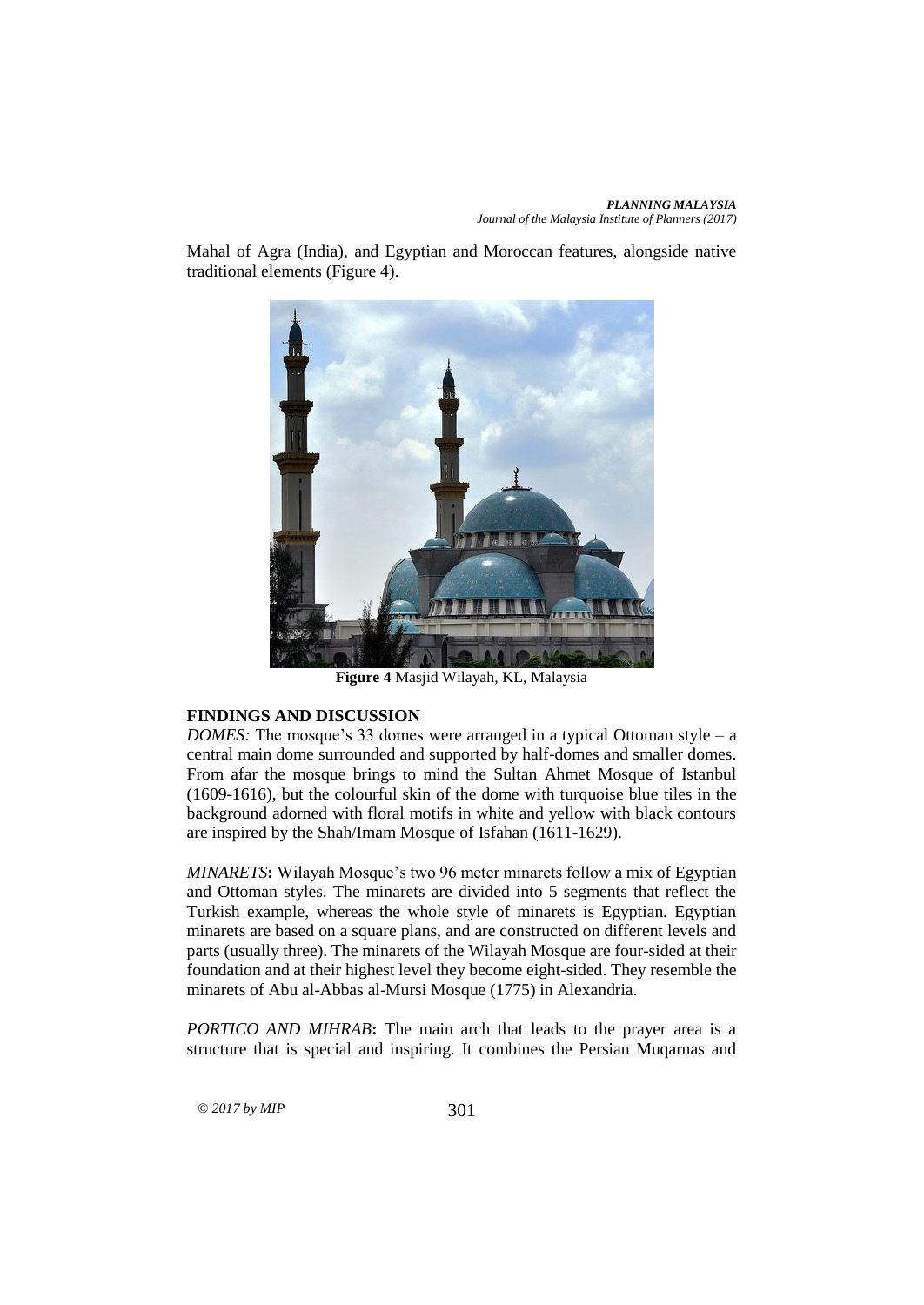Parchi Kari. Parchin Kari, also known as Pietra Dura is a technique of inlay of semi-precious colourful stones usually in marble. The end result is highly polished to get a glossy surface. An art employed by ancient Iranian craftsmen that was perfected by Indian artisans during the Mughal Empire (1526-1707). The famous Taj Mahal (in Agra, India) is adorned with the best examples of Parchin Kari. Some of the master craftsmen from Agra were in fact commissioned to make geometric, arabesque and calligraphy panels on the façade of the main entrance as well as the *mihrab* of Masjid Wilayah (Figure 5 & 6).



**Figure 5** Portico, Masjid Wilayah *(Picture by Azman Aziz)*



**Figure 6** Parchinkari with Semi-Precious Stones and Mother of Pearls, Mihrab of Masjid Wilayah *(Picture by Amir Zekrgoo)*

*ARCHES:* Masjid Wilayah has five covered porchs, marked by horse-shoe arches in Moroccan style, surrounding its large courtyard. (Figure 8)

MINBAR, DOORS & SCREENS: Traditional Malaysian art of wood carving is seen in the making of all the doors, the screen partitions that mark women's prayer area on the second floor. The large and tall *minbar* that stands to the right side of the *mihrab* is the most prominent wooden element in the mosque. The wood carving is done by Malay craftsmen from Kelantan and Terengganu (Figure 9).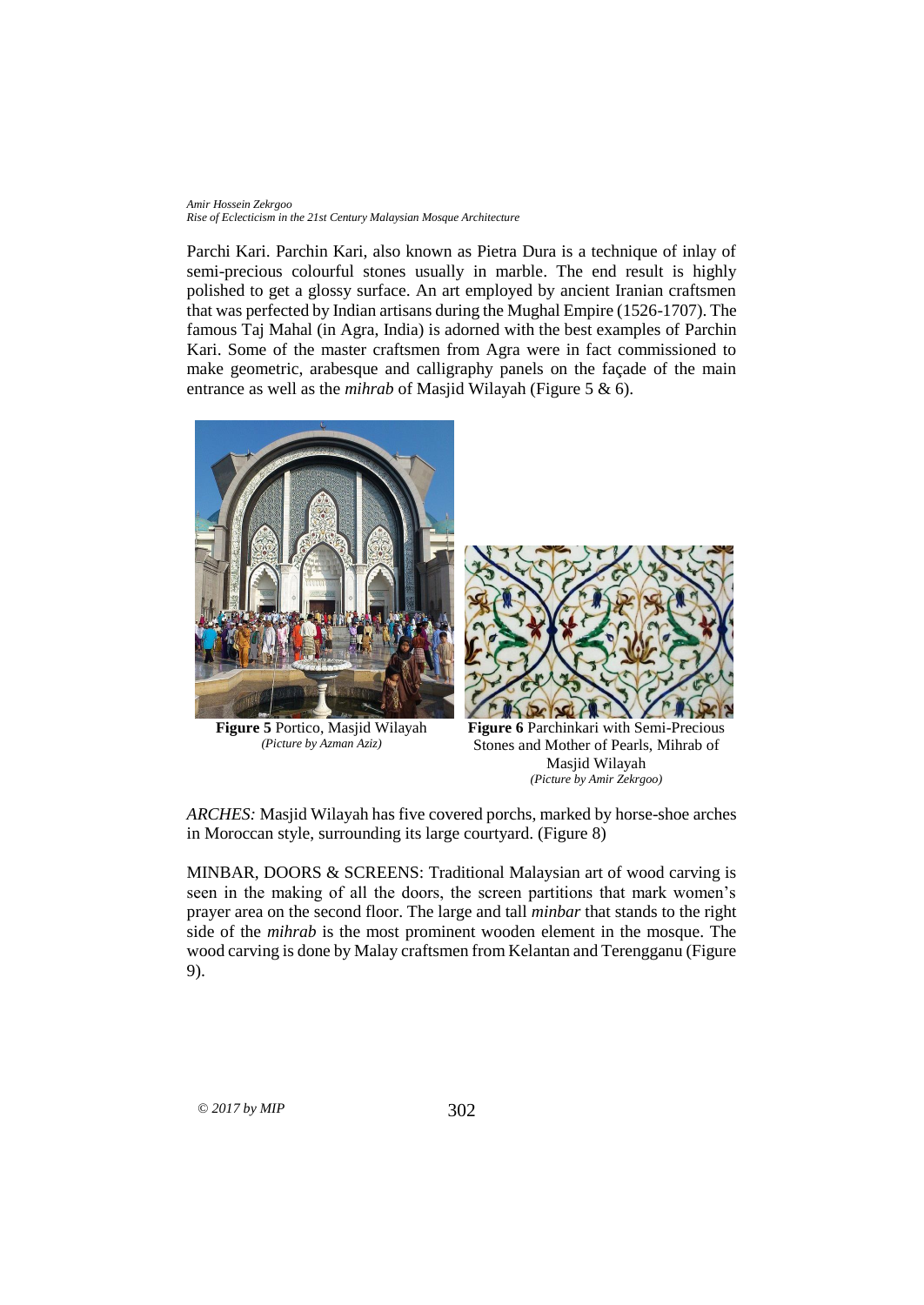*PLANNING MALAYSIA Journal of the Malaysia Institute of Planners (2017)*



**Figure 7** Moroccan Arches Surrounding Masjid Wilayah's Courtyard. *(Picture by Amir Zekrgoo)*



**Figure 8** Traditional Malay Woodcarving with Floral Motifs Inspired by Local Plants, Door to the Main Prayer Hall, Masjid Wilayah *(Picture by Amir Zekrgoo)*

### **CONCLUSION**

Malaysian mosque architecture underwent drastic transformation since its independence in 1957. Before independence the mosques shared general characteristics of South-east Asian vernacular timber architecture. Masjid Negara marks the first departure from tradition towards modernism. After the erection of this historic landmark, until the end of the 20th century, Malaysian urban landscapes were witness to the sprout of countless mosques that were inspired mostly by the Middle Eastern mosques. The result was colourful structures with no clear stylistic direction. The 21st century however displays a conscious direction towards treating eclecticism as a style, a deliberate bringing of multiple styles under a single roof, which Masjid Wilayah in Kuala Lumpur seems to be a comprehensive and impressive example. Eclectic mosque architecture of Malaysia needs wider and deeper investigation, as the change of form and structure of the mosques dictates different social behaviour of the Muslims in their collective acts of worship. Acceptance or resistance towards such changes can be regarded as an indications of the degree of willingness to depart from indigenous cultural and aesthetic values.